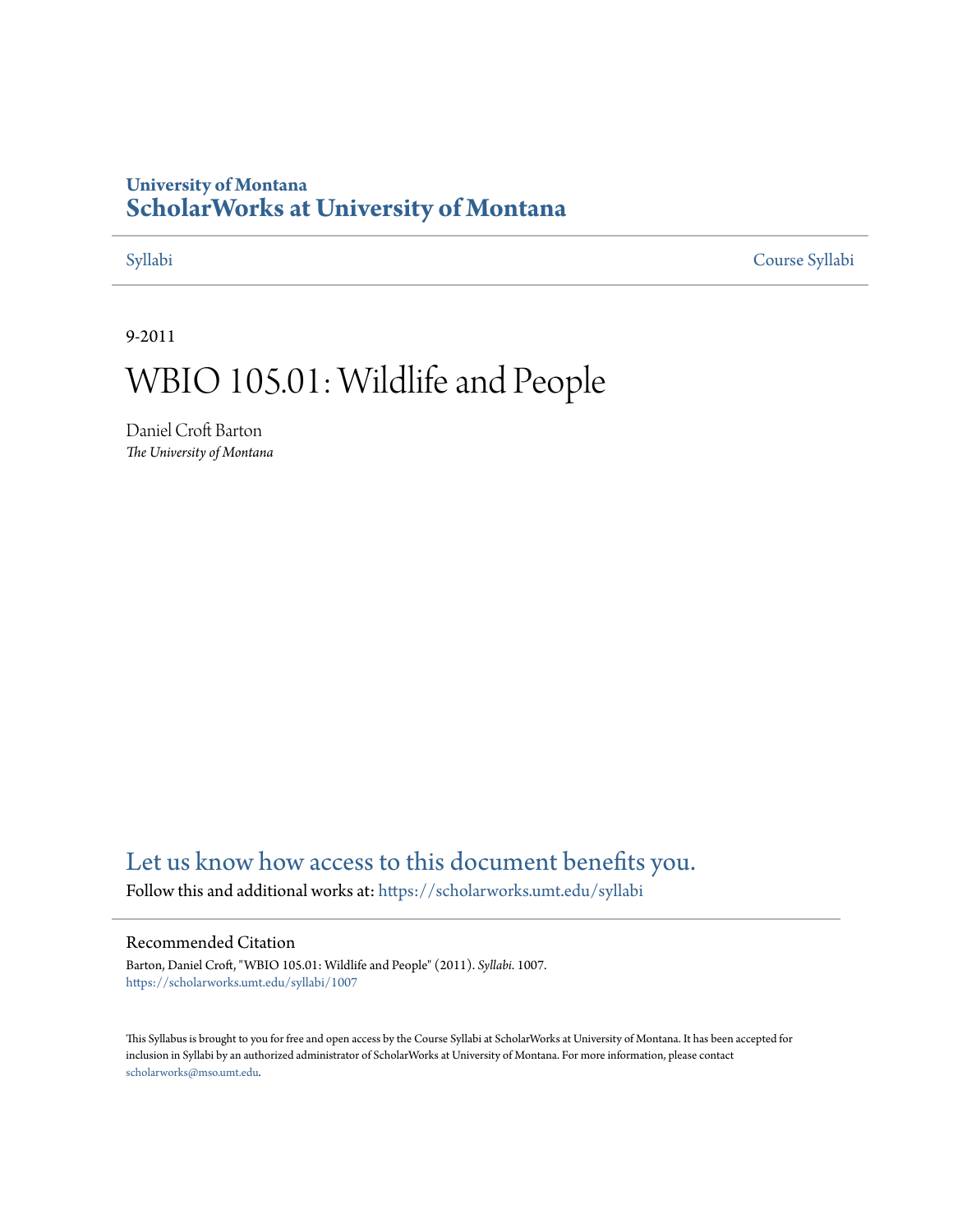# **WBIO 105 Wildlife & People Fall 2011 Syllabus for 3 Credits**

#### **Instructor: Daniel Barton, Natural Sciences 311, PH: x4396 Office hours by email appointment: daniel.barton@umontana.edu**

### **Teaching Assistant: Juan Oteyza, Natural Sciences 311, PH: x4396 Office hours by email appointment: juan.oteyza@umconnect.umt.edu**

### Class meets 11:10 AM - Noon MWF

### This course qualifies as a General Education course under Perspective 6 Natural Science

No required text for this course. Selected required readings and PowerPoint presentations will be made available through the Mansfield Library electronic reserve system (http://eres.lib.umt.edu/eres/). Password for access is 'bison'.

Course Description & Purpose: This course is designed for students (non-wildlife majors) interested in learning about the interactions of wildlife and people in today's society. In this course, students will be introduced to ecological principles on the population, community and ecosystem levels. Students will engage the scientific method, understand how to ask scientific questions, and embrace rigor and uncertainty in science. We will apply our knowledge of wildlife science to wildlife management issues, human impacts on wildlife populations, and investigate how wildlife and people live together.

### Student Learning Goals and Objectives

- 1. Understand the historic and contemporary issues in wildlife science and management in Montana and in western North America
- 2. Learn principles of the scientific method and the difference between science and advocacy in decision-making
- 3. Understand how scientific investigations are conducted and implications of science in management of wildlife resources
- 4. Identify with and understand the role that society plays in the use and conservation of Montana's wildlife habitats and populations
- 5. Develop a knowledge base that will enable you to critically evaluate societal positions in natural resource management and conservation

In accordance with the mission of The University of Montana- Missoula, these objectives are to develop competent and humane individuals who are informed, ethical, literate, and engaged citizens of local and global communities. Students should become acquainted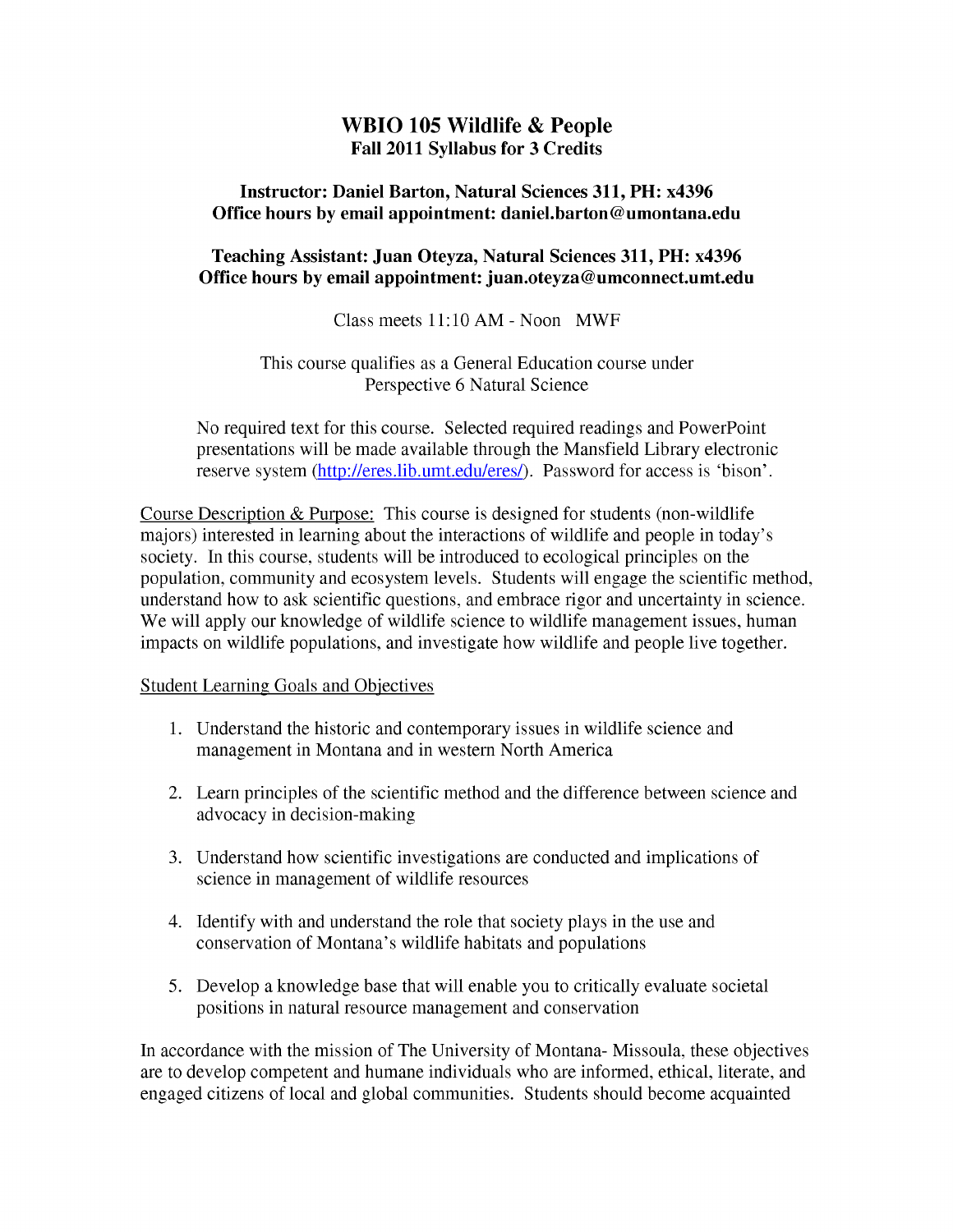with issues facing contemporary society, participate in the creative arts, develop an understanding of science and technology, cultivate an appreciation of the humanities, and examine the history of different American and global cultures. Upon completion of the general education requirements students should be able to articulate ideas verbally and in writing, understand and critically evaluate tangible and abstract concepts, and employ mathematical and other related skills appropriate to a technologically focused society.

| Examinations |              | Points Possible | % of Total Grade |
|--------------|--------------|-----------------|------------------|
| Exam I       |              | 100             | 33.3%            |
| Exam II      |              | 100             | 33.3%            |
| Final Exam   |              | 100             | 33.3%            |
|              | Total points | $300*$          | 100.0%           |

Grades calculated as a percentage (points received/300) correspond to the scale:  $90\% +$  = A;  $89-80\%$  = B;  $79-70\%$  = C;  $69-60\%$  = D;  $59\%$  or less = F

Testing: Lecture exams may consist of a mixture of multiple-choice, true-false, short answer and essay questions. Failure to take an exam during the regularly scheduled *time without 1-week prior notification to the instructor and an excused absence* will result in a zero. Scheduling of make-up exams must be completed within 1 week of your return and is the sole responsibility of the student. Make-up exams will be essay questions. Each of three exams will cover approximately a third of the course material. There is no guarantee of extra credit opportunities, but 1 or 2 may arise during the semester (as announced). If you are late for a test, you may take the exam as long as all students taking the test are still present; once the first student has completed the test and left, no new tests will be distributed—no extra time will be allotted.

Attendance Policy: Attendance is not recorded in lecture because your desire to learn about wildlife will dictate your presence. In the unlikely event that a student has poor attendance, I will speak with you individually. Students are responsible on exams for all information presented in lectures, readings, guest presentations and films.

Academic Dishonesty: Tmst between student and instructor is of paramount importance in academic settings. Academic dishonesty will not be tolerated in the classroom. Students found cheating will be punished to the fullest extent that University policy permits.

Students with disabilities: Students with disabilities may request reasonable modifications by contacting me. The University of Montana assures equal access to instruction through collaboration between students with disabilities, instructors, and Disability Services for Students (DSS). "Reasonable" means the University permits no fundamental alterations of academic standards or retroactive modifications. For more information, please consult http://www.umt.edu/disabilitv.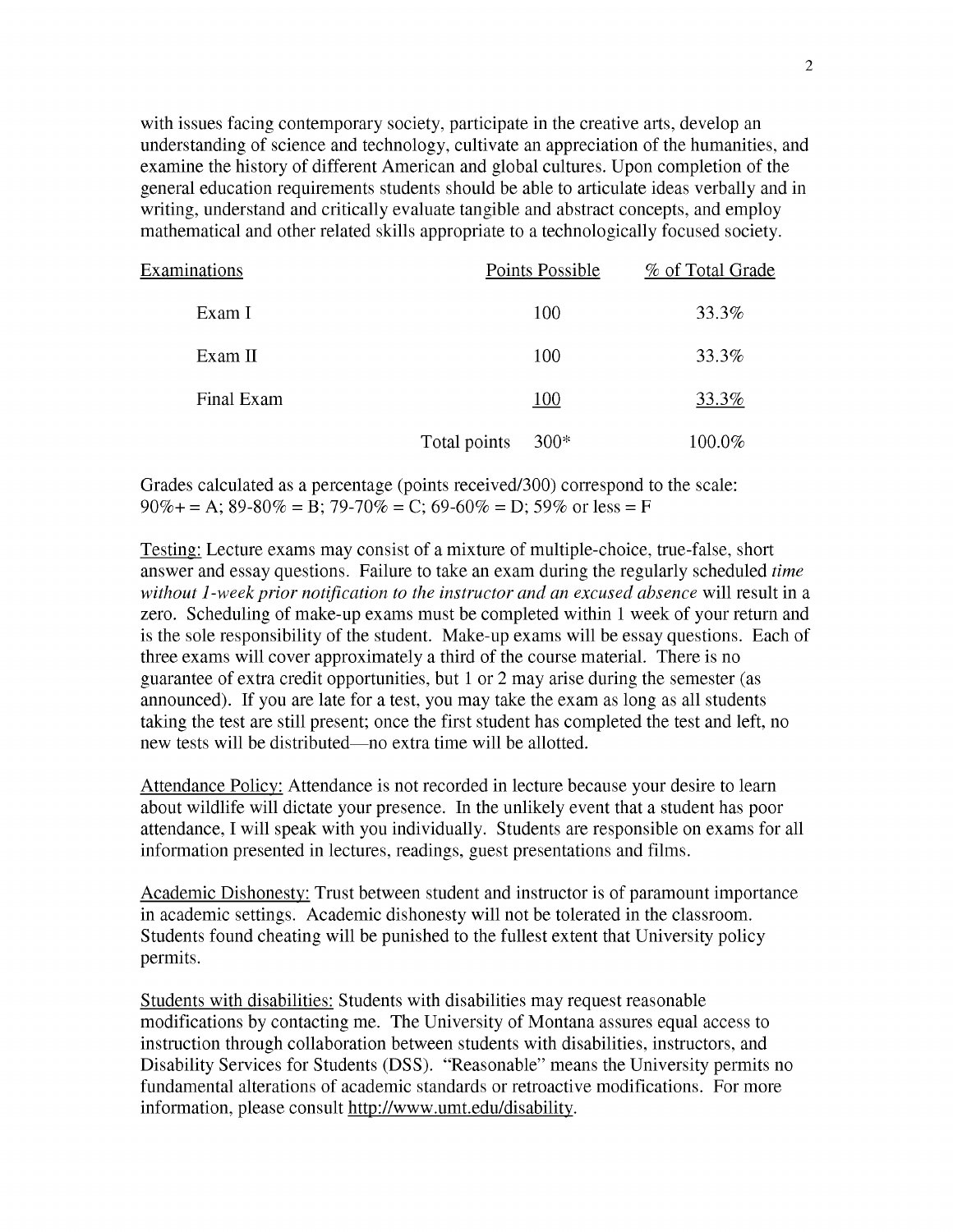# Course Outline

DATES TOPICS

#### INTRODUCTORY CONCEPTS

| Aug 29 | Introduction and syllabus                                      |
|--------|----------------------------------------------------------------|
| 31     | Wildlife & early human history                                 |
| Sept 2 | Wildlife, colonization, and economic expansion                 |
|        | Labor Day Holiday                                              |
|        | Brief history of American wildlife management                  |
| 9      | Wildlife biology and management today I: ownership $\&$ monies |
| 12     | Wildlife biology and management today II: agencies, NGOs, etc. |
| 14     | Wildlife economics                                             |
| 16     | Wildlife costs & benefits                                      |
|        |                                                                |

#### FOUNDATIONS OF WILDLIFE BIOLOGY: POPULATION BIOLOGY

- 19 An applied science: what are we applying?<br>21 Abundance: Counting Things
- Abundance: Counting Things
- 23 Abundance: Population Biology
- 26 Population growth & density dependence
- 28 Habitat: where wildlife lives
- 30 TEST NUMBER #1

#### FOUNDATIONS OF WILDLIFE BIOLOGY: ECOLOGY & EVOLUTION

- Oct 3 Ecology: it's not just eco-whatever
	- 5 Food webs & predator-prey interactions<br>7 Island biogeography and fragmentation
	- Island biogeography and fragmentation
	- 10 Evolution by natural selection & adaptation
	- 12 Speciation & extinction
	- 14 What do we conserve? Population or process?

#### APPLICATIONS OF WILDLIFE BIOLOGY: MONITORING & MANAGEMENT

- 17 Managing populations by managing habitat
- 19 Managing populations by harvesting them
- 21 The 'umbrella' or 'keystone' species concept
- 24 Adaptive management example: ducks and harvest
- 26 Long-term monitoring (research) and management
- 28 TEST NUMBER #2